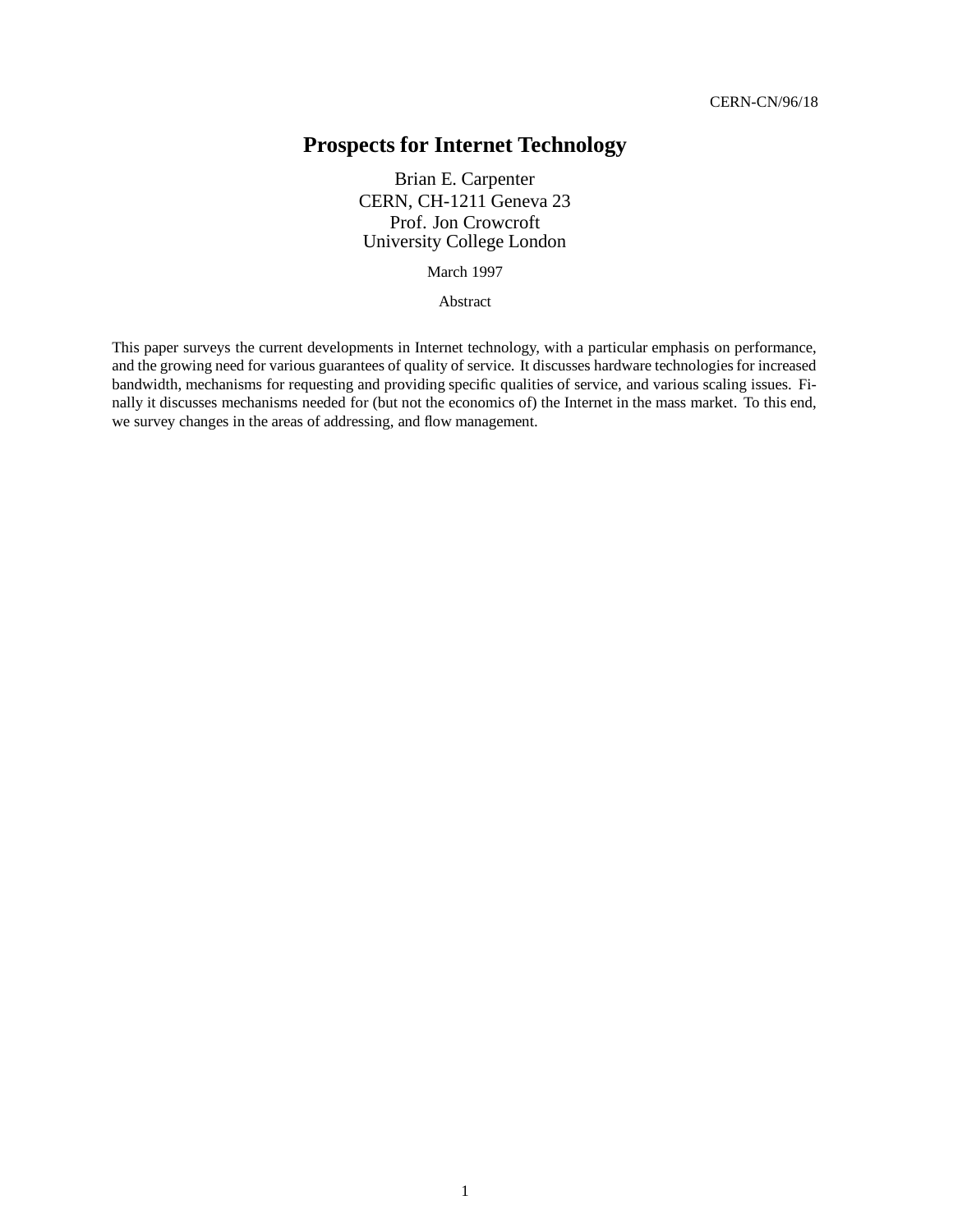# **1 Introduction**

In the last few years the Internet has grown from being a useful tool for the international research and development community to its current status as a platform for national and international business of all types, including consumer access. While this development is exciting, and even gratifying to the pioneers and early adopters of Internet technology, it stretches the technology beyond its design limits and original principles [1].

The predecessor of the Internet, the ARPANET, began in 1969 as a research project with some military antecedents. At that time computers were slow (a few microseconds per instruction in many cases) and telecommunications lines were even slower (maybe 2400 baud) and lossy. It was desired that the ARPANET should be able to survive line outages of widely varying durations, i.e. robustness and automatic re-routing were vital. In a context of slow computers and slow, unreliable lines the survivability of network transactions, rather than their timeliness, became the main design goal. It was in this context that Baran [2] had invented packet switching and the connectionless datagram approach became the conventional wisdom [3].

As in any datagram network, end-to-end functions in the traditional Internet can best be realised by end-to-end protocols. The end-to-end argument is discussed in depth in [4]. The basic argument is that, as a first principle, certain required end-to-end functions can only be performed correctly by the end-systems themselves. A specific case is that any network, however carefully designed, will be subject to failures of transmission at some statistically determined rate. The best way to cope with thisis to accept it, and give responsibilityfor the integrity of communication to the end systems. Another specific case is end-to-end security.

To quote from [4], "The function in question can completely and correctly be implemented only with the knowledge and help of the application standing at the end points of the communication system. Therefore, providing that questioned function as a feature of the communication system itself is not possible. (Sometimes an incomplete version of the function provided by the communication system may be useful as a performance enhancement.)"

From this starting point the Internet grew around its traditional applications. In their current state, these are known as ftp (file transfer protocol), smtp (simple mail transfer protocol), and nntp (network news transfer protocol). It will be noted that none of these applications are truly interactive in nature. Their poor relation was always telnet, the remote login application. This normally worked well on local-area networks but was, and is, notoriouslyunsuitable for wide-area network use over slow or congested lines with long response times.

Many other applications are of course in use, particularly on LANs. However, in recent years two related classes of application have appeared that seriously threaten the traditional Internet paradigm.

- The World-Wide Web [5] which not only needs a sophisticated window-based user interface, but also demands quick and reliable real-time response from arbitrary locationsin the network. Indeed, because the Web was developed with little reference to constraints of the network infrastructure, its pattern of a multitude of small, urgent transport connections has placed a major strain on the Internet.
- Real time audio and video services evidently require adequate bandwidth, and bounded transit delay and delay jitter. Additionally, multi-party conferencing requires that these properties be delivered to dynamically configured sets of end points, each set being joined together as a multicast group.

Both the Web and audio/video have the characteristics of needing guaranteed quality of service ( $\cos$ ) to satisfy their users, and of having enormous mass-market potential. Thus it is clear that continued expansion of the Internet, and perhaps even its survival, depend on its ability to deliver predictable QoS at a predictable and modest cost to the mass market.

# **2 Why QoS challenges the traditional paradigm**

In traditional (legacy) telephony networks, signalling and call control are part of a monolithic system that provides resource control at a number of points on a path. IBM's Systems Network Architecture was originally similar, with its relatively rigid path control mechanisms, and the need for cumbersome system generation procedures to manage the evolution of the network configuration. In more recent work in the telecommunications community, such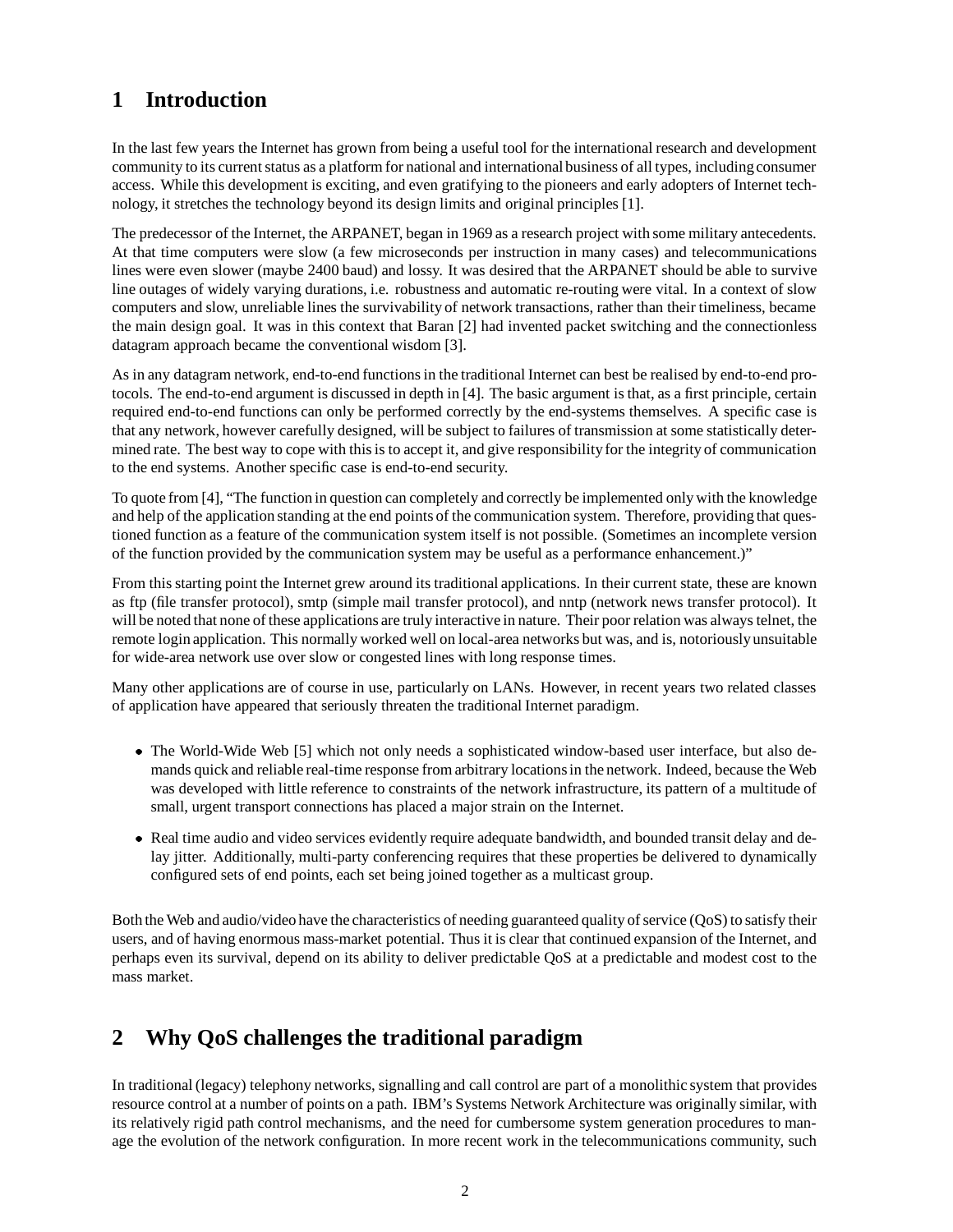monolithic systems have been divided into a number of separate modules, and at least call control (user to user) and QoS signalling (user to network) are distinctfunctions. Both signalling and call control have an implicit companion in the network, an admission control decision. This module or function allows new traffic into the network based on some knowledge of resources and current utilisation (whether local or global is a separate question).

In the Internet Architecture, call control is replaced by the presence of global source and destination addresses in every packet. This means that each packet "makes its own call" as it progresses.

However, in the Internet Protocol, there is no place for QoS. In fact, it is hard to envisage where in a datagram protocol to place a request for a facility which requires control over timescales longer than those of a single packet's transmission and propagationdelay. Basically, the admission control decision must have a possible outcome of "no" to mean anything. Note that "no" means complete failure for a normal IP packet, whereas it may simply delay call completion in a circuit network. However, signalling for QoS can be either explicit or implicit. In the first case, a protocol can be used in band or out of band to inform the network of quality of service requirements for a sequence of one or more packets (known as a "flow"). In the second case, a well-defined set of standard fields are present, like the "call control" fields, in every packet, to indicate delay, error and throughput requirements of the flow to which it belongs. In both cases, the network uses these requirements to determine queueing (e.g. selection of priority queues according to varying load and routing topologyconditions), and action in case of temporary congestion. The decision whether to delay or drop a packet from a given flow depends on its delay or loss tolerance compared with other packets. Under long term congestion, flows of packets must be sorted into those which meet their required performance goals and those which do not. Only some policy can decide this (e.g. monetary cost). Chosen flows can be discarded at source, or in intermediate nodes. A 100% discard of packets from some particular flow is this approach's counterpart to the "no" in an admission decision.

All of this requires additional baggage for the Internet, although how much is very much open to question, and we look at this in later sections under separate headings.

# **3 Technical trends in response to the challenge**

The Internet industry is nothing if not responsive to technical challenges. The responses under development fall into four major categories:

- technology to deliver higher bandwidth at lower cost
- technology to guarantee QoS over this bandwidth
- technology to help the Internet scale up by a further two or three orders of magnitude
- technology to make Internet products more suitable for the mass market

## **3.1 Higher bandwidth at lower cost**

The simplest way to improve quality of service is to "throw bandwidth at the problem." In other words, by direct analogy with the road system, if the road is congested, widen it. It should be noted that this is not a panacea; as in the case of the road system, the effect of increased bandwidth in one part of the network may well only be to move the congestion elsewhere. Nevertheless, increased bandwidth is vital as the number of users and the demands of each user increase, especially as these two effects multiply together. It is also necessary that high bandwidth should cost little more money than low bandwidth, if a true mass market is to develop. Fortunately, there is no technical reason why this should not be the case, at least for urban areas and inter-urban trunks.

 $<sup>1</sup>$  One might ask why the packets should be sent at all in this case. Most applications are bi-directional, and in the absence of a response in</sup> these circumstances, they, or their user will "give up", just as a person gives up trying to complete a telephone call when there is no answer to the ringing tone.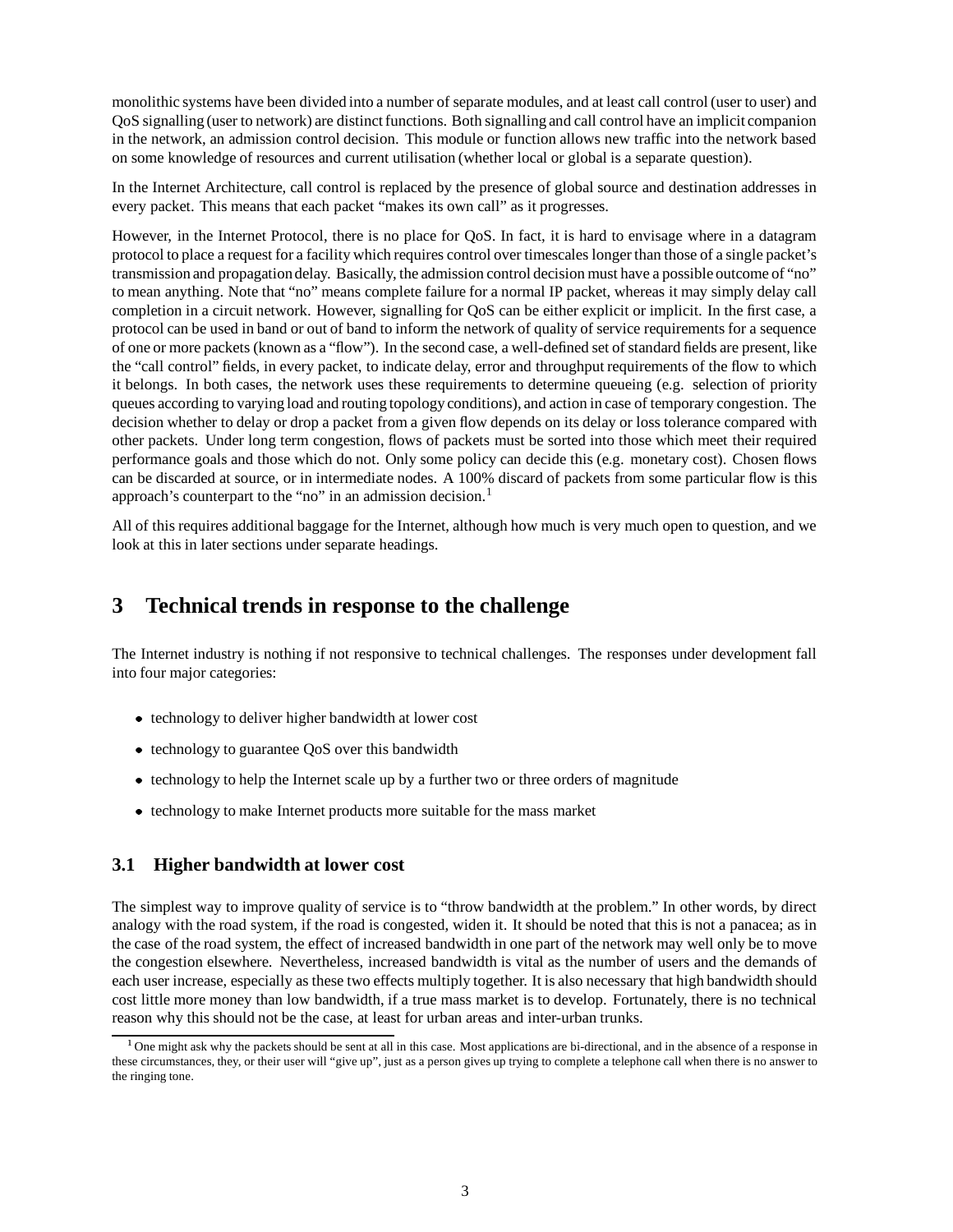#### **3.1.1 Domestic and small business users**

For Internet service to domestic and small business customers, the speeds offered by conventional analogue modems or by basic-rate ISDN are scarcely adequate today and will soon be left behind by increasingly fast PCs and more sophisticated applications. There are two obvious terrestrial media for delivering higher bandwidth bi-directional access to a huge percentage of homes and businesses: the telephone cable and the television cable.

Over the telephone system, normally providing a single twisted pair with rather poor transmission characteristics, it is already possible to deliver above 1 Mbit/s through many existing lines, using ADSL technology (asymmetric digital subscriber line) [6]. This is adequate for Internet use up to and including low frame rate video, even though the return path from the subscriber is much slower. VDSL (very high speed DSL) [7] will be several times faster but its scope of applicability will be less. Since ADSL and VDSL are both subject to quite short distance limits(5.5 and 1.5 km respectively) they are in any case limited to use in urban areas, without costly repeaters.

The television cable system normally provides a co-axial cable shared by several hundred households, with a single repeater connected to an upstream feeder cable or optical fibre. Such a system offers at least 30 Mbit/s of data capacity to be shared among the households, by using three or more TV channels to transmit data. Data modems conforming to the future IEEE 802.14 standard [8] will provide Ethernet service to paying households. Internet service can easily be provided over this infrastructure, by using conventional Ethernet-based routers. However, it is clear that if more than a few households simultaneously activate demanding Internet applications, then many more than three TV channels will have to be devoted to this usage.

For households which do not have telephone circuits good enough to run VDSL, and which do not have a television cable connection, i.e. typically households outside urban areas, it is not yet clear how high-speed Internet access can be provided. Wireless technology and radio spectrum allowing several Mbit/s access over long distances to many locations simultaneously is not in view at reasonable cost. Even the ambitious Teledesic low orbit satellite system is only expected to provide a global total of 20,000 circuits at 1.5 Mbit/s.

Digital satellite delivery might seem ideal for much existing Internet traffic, however there are currently some problems withthe protocols over asymmetric links, particularly with implementationbugsinTCP, and with some routing systems. When these are overcome, we must include these as a third media for mass delivery of non time-critical (interactive) applications. The performance regime will otherwise be quite similar typically, to ADSL.

## **3.1.2 Large users and trunks**

Large business users, universities, etc. already have high speed Internet access, albeit at excessive cost in many countries, using leased lines at up to 45 Mbit/s (or even 155 Mbit/s) to connect to the Internet service providers. Similarly, such users have internal Internet services running at any speed attainable with LAN technology (up to 800 Mbit/s in some cases, with 1 Gbit/s Ethernet under development [9]). Many different physical technologies are in use, with a strong trend towards increasing use of switched media rather than shared media for LANs. The advantage of a switched medium is that, in general, a transmission by a third party will never block the transmission between two systems. Itshould be noted, however, that the general use of client-server applicationssuch as the Web, and the growing importance of multicast applications such as video-conferencing, both create traffic patterns that counteract the advantages of switching technology, and favour shared media networks. In the case of multiparty applications, the IP multicast service maps very well onto a shared transmission capacity; in the case of client server applications, the server is often a hot spot, and a symmetric deployment of i/o capacity between all clients and servers is wasted.

For local area networks, many different LAN switching technologies are available at a cost per port which is less than that of shared-medium Ethernet a few years ago. Unfortunately few of these technologies handle IP multicast groups effectively, with the result that (for example) all packets for a particular video-conference are liable to be delivered to every workstation on a LAN, although only one workstation wishes to receive them.

A particularly challenging switching technology, for both LAN and WAN use, is Asynchronous Transfer Mode (ATM) [10], offering flexible sharing of connections up to at least 622 Mbit/s. Since this is a virtual circuit technology, it is not well matched to the Internet paradigm. There is great complexity in adapting ATM for Internet use [11, 41]. A full discussion of this is outside the scope of the current paper, but we refer later to current work on integrating the Internet's provisionsfor QoS to those of ATM. There is an interesting interplay between routing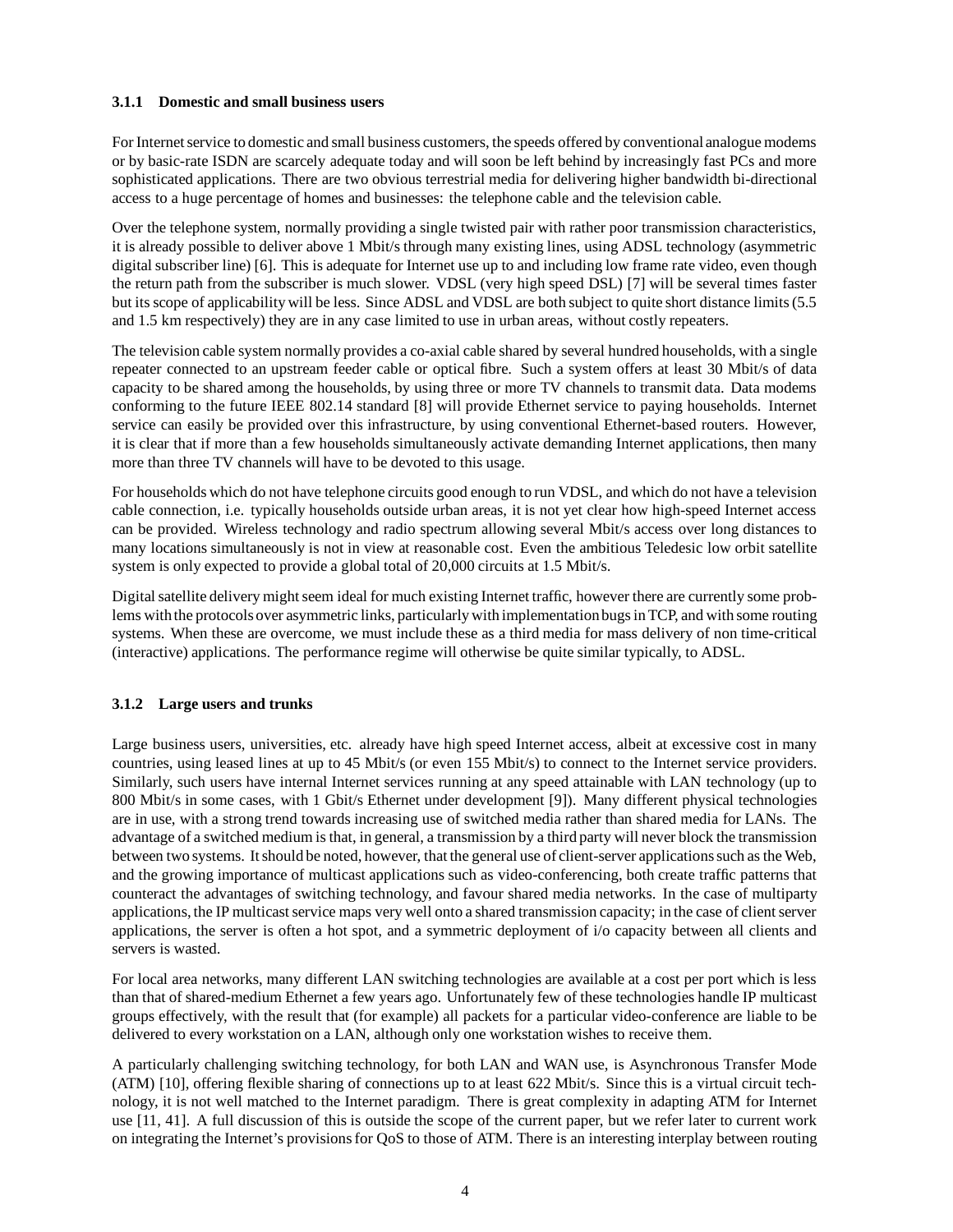

Figure 1: RSVP merge points

and ATM switching, since if a flow of IP packets can be identified, its component ATM cells could in theory be switched much more efficiently than the complete IP packets can be routed. Products already exist that attempt to identify packet flows automatically and switch them at the ATM cell level [12] and further work on cell-switching routers is to be expected. Note however that cell switches have even more difficulty handling multicast than do packet switches.

For inter-urban or international trunk connections, Internet service providers will increasingly use ATM or SDH/SONET connections at bandwidths ranging from 155 Mbit/s to 2.4 Gbit/s or more. There are significant challenges in routing IP packets at the highest bit rates [13] and in efficiently handling thousands of simultaneous transport connections (see Section 3.3.3).

However, it can be seen that for large users able to invest in advanced technology, there is no fundamental difficulty in scaling up the available bandwidth to any reasonable extent. For the remainder of this paper, we assume that bandwidth is not a technological limit.

# **3.2 Quality of Service**

## **3.2.1 QoS Reservation Requests**

As mentioned in Section 2, the Internet has met its enemy and its name is QoS. A large amount of effort has gone into adding an explicit signalling protocol to the suite of Internet management protocols (ICMP, SNMP, ARP, and Routing and so on), to address this perceived shortcoming, and the Resource reSerVation Protocol, RSVP [14] has been specified and largely implemented, although it has seen little deployment yet. RSVP allows receivers to send QoS requests upstream towards the sender, and RSVP-capable routers merge these requests appropriately (see Fig. 1).

RSVP is not enough to meet a QoS requirement: it is also necessary to specify a set of traffic classes (in the ATM community these are known as bearer service classes) which define the user settable traffic performance parameter sets and ranges. In the Internet community, these are known as the Integrated Services models; currently, Best-Effort (i.e. standard IP), Controlled-Loadand Guaranteed-Service are the three specified service classes [15]. These define the parameters that are used to police traffic, in terms of a token bucket; they also define the treatment of traffic in a flow that exceeds its contracted (RSVP signalled) parameters. The way these service classes may be selected is by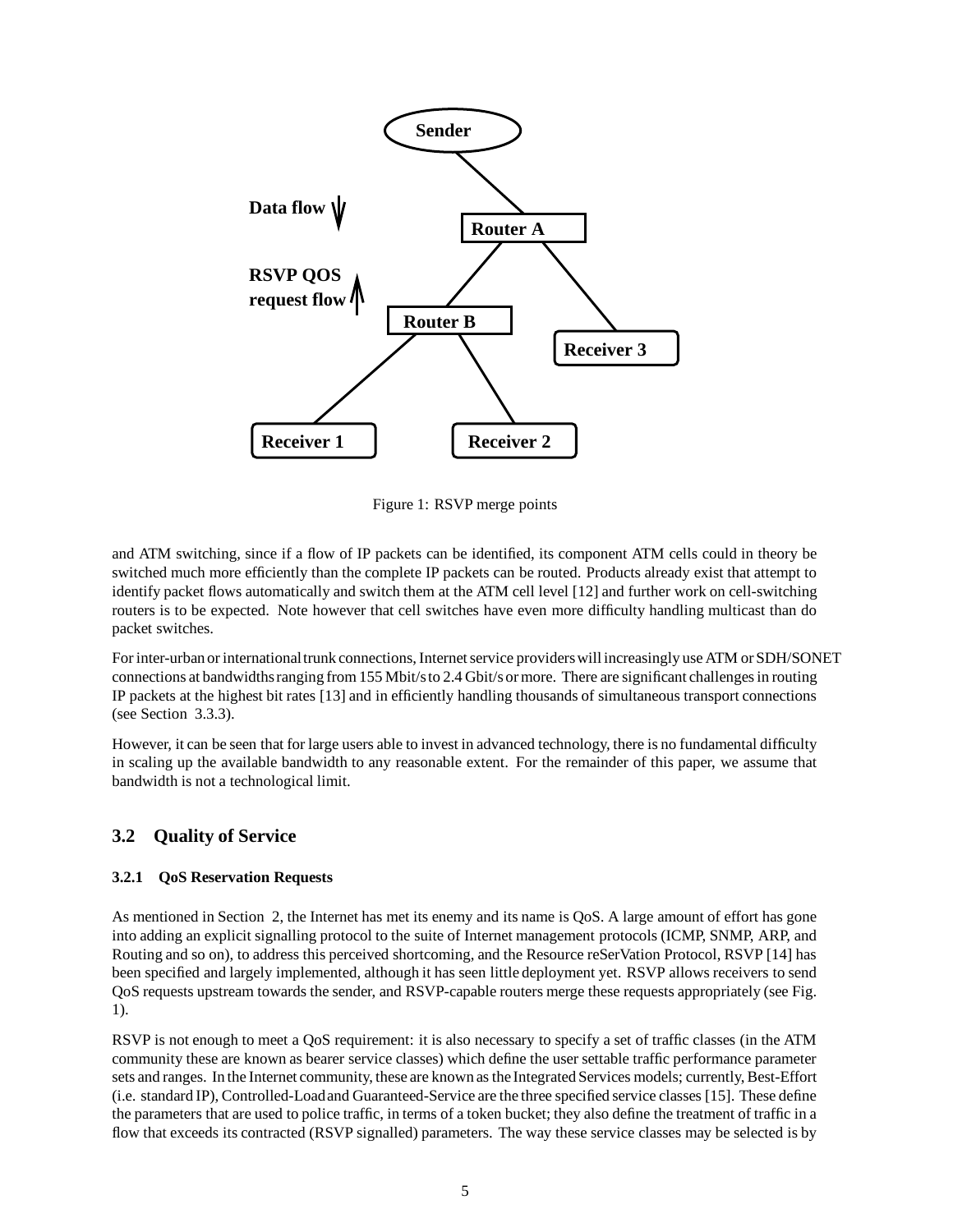

Figure 2: QoS over multiple link types

using RSVP to request a service class with a particular generalised source port (protocol,source address, ports etc), to be given a particular service with a particular flow specification (throughput, delay bounding and so on depending on service class). Note that the QoS request isissued by the receiver, which also issues the request to join a multicast group. This is important if multicast groups with thousands of members are to be possible, since the sender cannot possibly be aware of the QoS capabilities of all potential receivers.

Of course, QoS parameters could be set (even without RSVP) by the network manager of a collection of routers, so long as all routers along the path are under the control of that network manager, but this solution does not scale to massive networks.

For each traffic class in turn, there will be a defined mapping onto the link types that might join one router to another (see Fig. 2). In some cases, this definition may be simple- for example, the guaranteed service cannot be done with any degree of probability over an Ethernet; or the controlled load service can easily be done on a Token Ring subnet. There is a special working group of the IETF known as "Integrated Services over Specific Link Layers" which is defining these mappings. In some cases there are too many - for example, in recent work [16], at least eleven plausible combinations of Internet QoS classes with ATM QoS classes have been identified:

Guaranteed-Service could be provided over CBR or rtVBR.

Controlled-Load could be provided over CBR, rtVBR, nrtVBR or ABR

Best-Effort could be provided over CBR, rtVBR, nrtVBR, ABR or UBR

More recently, some of the Internet Providers have been looking at providing premium services in addition to standard (Best-Effort) IP service. Essentially, this would create a two level QoS system only. The model is like that of first and second class rail or air travel. Note that the "number of seats" is simply indicated by the amount you pay, and the "quality" by the price per seat. Taking this analogy back into the networking arena, there is something to be said for a simple QoS model where sources simply indicate delay tolerance, and send at the required rate admission control is done by measurement, and feedback is done through pricing.

## **3.2.2 QoS Support**

Requesting a specified QoS is not enough to enforce it. Two further components are needed: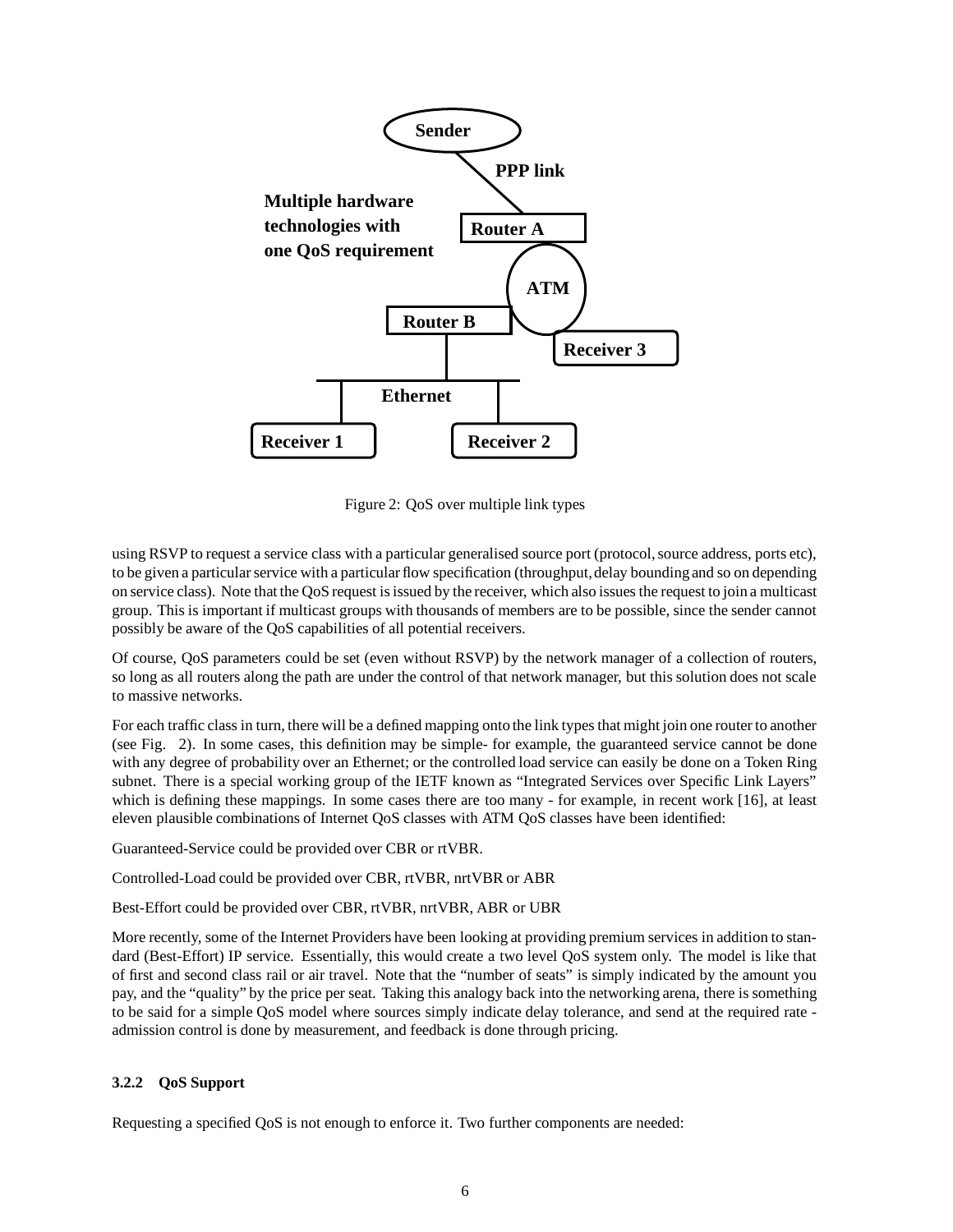- 1. Admission, and policing
- 2. QoS Queueing

Each of the traffic service classes that have been defined in the Integrated Services models has an associated admission test. At each stage (router hop) of a path/flow construction, requested by RSVP, a router carries out this test to ascertain, given the existing resources, whether sufficient remain to allow this additional utlization. There is a large body of theory behind the tests for admission, much stemming from Parekh's work[31].

Provided the traffic flow stays within its requested bounds (remembering that RSVP also allows re-negotiation), all is well. This implies that routers must monitor the traffic, and mark or discard excess traffic in times of overload (or, anytime, if the tariff structure calls for it!).

To provide deterministic delays, it is essential to use a more systematic approach to queueing in each router than has typically been used: in the past, many routers simply implemented FIFO queueing, which introduces highly variable delays. Several queueing disciplines serve traffic in a way that gives predictable, or even exact delay and delay variation performance, the simplest (at least to understand) being a round-robin, or Fair Queueing mechanism. Weighted Fair Queueing simply refers to a system that gives more than one go per round to important customers. This, and other equivalent schemes (at least equivalent in terms of being able to match request, admission, policing, and resource all together, if not in terms of utilisation), is being deployed by large ISPs today, even before they deploy RSVP. This is so that they can at least offer discernable QoS differences (traffic class differentation) through network management and configuration immediately. For example, it allows them to offer a "premium service" to some customers, perhaps simply based on preferential queueing based on their IP network addresses.

One compelxity not yet touched on is the interaction between traffic management, and route management. We look at this next.

## **3.2.3 QoS routing**

Traditional networks have been designed with very good knowledge of traffic distributionstatistics. It is possible to do off-line link placement and dimensioning (albeit an expensive process) when *a priori* knowledge of the sources and sinks (the traffic matrix) is available.

The Internet has shown that in fact, enabling sources to "spring up" at will at new places in the network is good for the Information Economy. This has led to a far more richly (and some would say randomly) interconnected wide area mesh with seemingly random traffic patterns. In this mesh, hot spots come and go at quite a high rate, but link capacity deployment runs at a somewhat slower rate.

This means that there is often saturation on normal paths and spare capacity on alternate paths involving several or even many hops (see Fig. 3), not simply through dual redundant links between important nodes, as is often used in mission critical Intranets. At the time of writing, no Internet standard routing protocols support routing over these alternate paths on the basis of resource utilisation, although early research results show that it may be worth exploiting [17].

The key problem isthat there is an inherent contradiction between the architecture of IP distributed dynamic routing which is based on statelessness (absence of prior knowledge) about flows in the network, and the requirement to allocate resources in the network based on signalled QoS requirements from those flows via, say, RSVP.

To get around this problem, routes associated with traffic flows with established QoS are currently "pinned" (locked in place, and removed from the set of routes that are dynamically updated). This has the obvious side effect that link outage causes reservations to be simply lost, but tends to reduce the risk of unstable routes.

Proposals for selecting initial routes based on current conditionsrely on the ability to pin routes, but they go further by removing the flexibility of IP routing. Recent research [18] on "call" re-routing in ATM networks seems to point the way to possible future systems where flows can be re-routed around trouble spots or new hot spots, but there are few concrete results yet.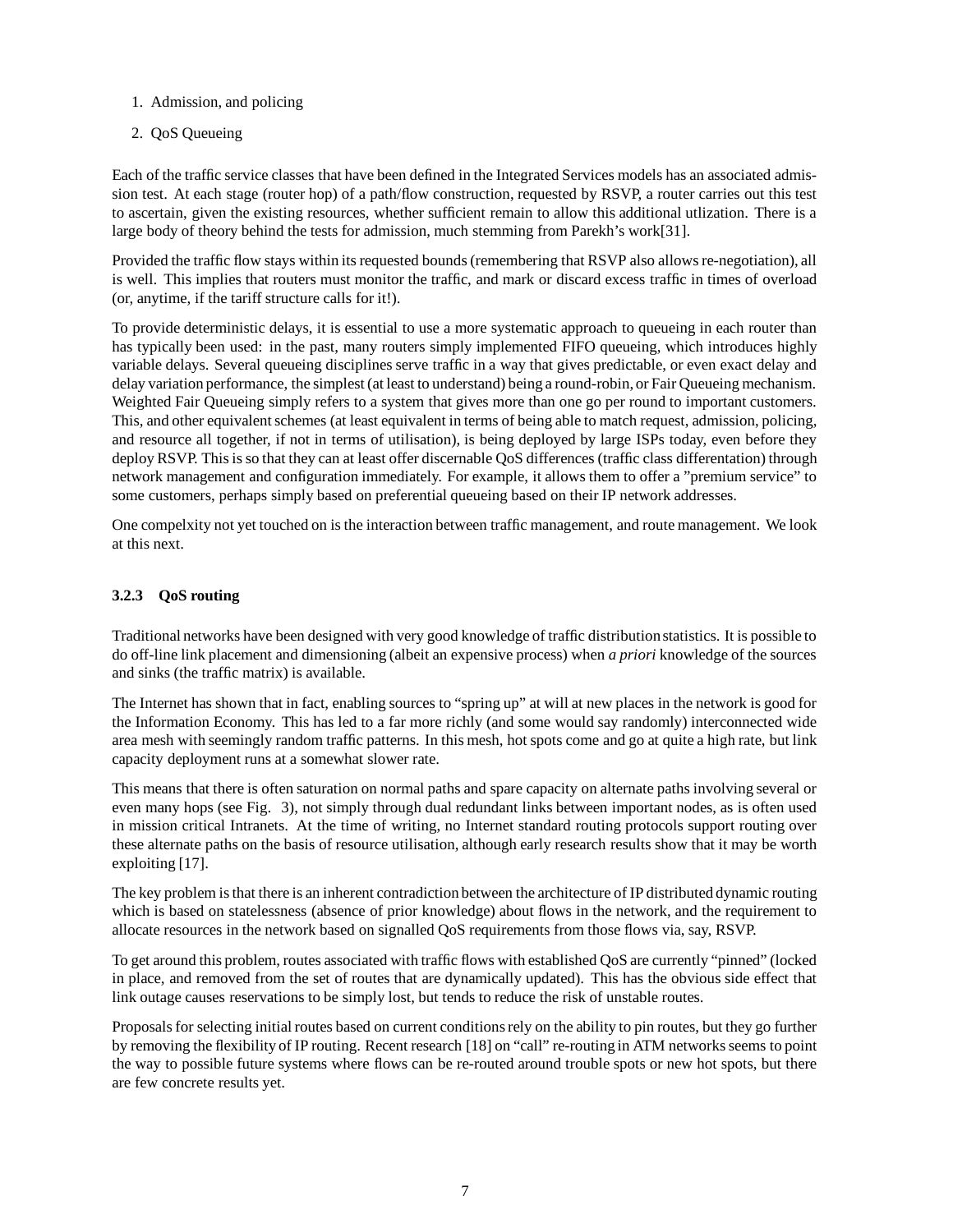

Figure 3: The need for QoS routing

## **3.2.4 QoS Scaling**

One area of future research is in the scalability of the Internet QoS mechanisms. There has already been some work on layering flows - for example the virtual path concept in ATM represents one approach, and the wild-card filter mechanism for allocating a reservation to a group of senders in a many-to-many audio session in the integrated service Internet model represents another.

These are both *aggregation* techniques. As well as route and address aggregation, which we discuss below, there seems to be a need for flow aggregation, simply to reduce the amount of state (memory) required in routers to implement the mechanisms described above. How this shall come about is a matter for future work.

# **3.3 Scaling**

The growth in the power of personal computers and workstations continues to demand more performance per user from the Internet. At the same time the number of users is growing rapidly. The product of these two growth rates means that various major Internet service providers have consistently reported traffic growth at a rate of about 100% every six months.

#### **3.3.1 Scaling the current routing and addressing system**

The first scaling problem to draw attention, in about 1992, was the growth of pressure on the addressing and routing system. It was noted [19] that if nothing changed, the Internet would start to run out of address space by 1995. The reason was that, from the beginning of the Internet, large blocks of address space had been allocated freely on a first-come, first-served basis. Essentially this meant that sites could be profligate with the use of addresses. It is unknown what percentage of allocated addresses are in actual use, but it is well under 10%. It also meant that, since address blocks were allocated chronologically, there was a random relationship between a site's address and its topological location in the Internet. Thus, if  $N$  different sites were all connected to the same Internet service provider's router, that router was obliged to announce  $N$  different routes to the rest of the Internet. Extrapolations showed that with continued growth, this would inevitably lead to routing tables and routing traffic throughout the Internet expanding beyond all reasonable bounds.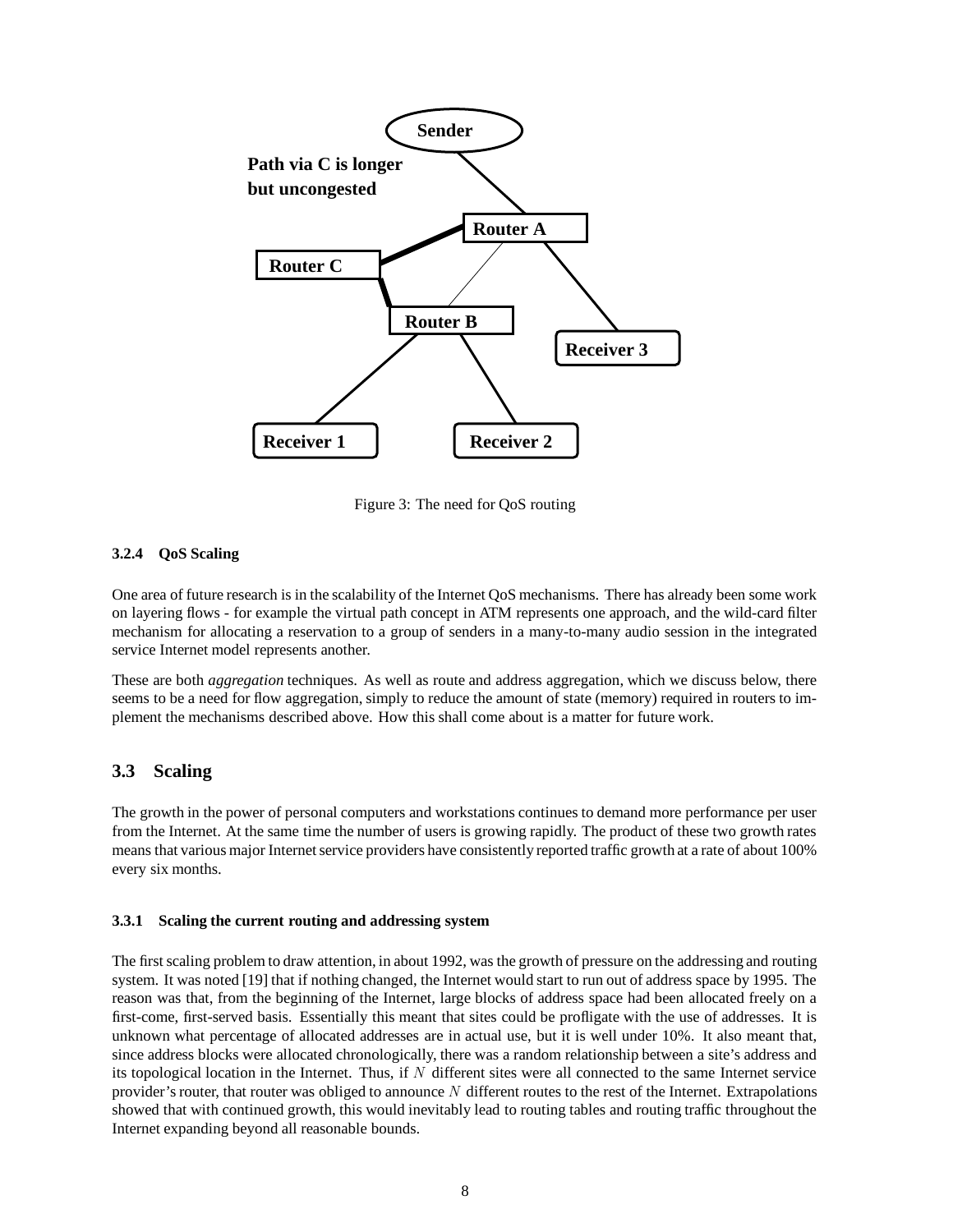

Figure 4: Schematic route aggregation

Three linked measures have been implemented to contain this problem. Firstly, the original policy of allocating address blocks only in units of  $2^8$ ,  $2^{16}$  or  $2^{24}$  addresses was changed to one of allocating address blocks of any size  $2^n$ , while trying to keep  $n$  as small as possible [20]. Secondly, address blocks are now in general allocated to Internet service providers, not directly to user sites. This allows service providers to allocate contiguous address blocks to N users, such that one aggregated route can be announced for these N users [21]. Thirdly, a new routing protocol, Border Gateway Protocol 4 [22] was introduced that allows service providers and major sites to announce routes to address blocks of any reasonable size. Thus the three measures together allow for the introduction of topologicallybased addressing and the resultant aggregation of routing announcements (see Fig. 4).

The combination of these three measures, and a firm policy from the Internet address registries, has succeeded in stabilising both the rate of address allocation and the rate of growth of routing tables, since 1993 when they were introduced. However, this is not enough. A defect of IP compared to some other network protocols is that it was not designed to allow for convenient automatic address allocation (often known as "plug and play"). Indeed, if the IP address of a computer has to be changed, this is normally an awkward, error-prone manual process. Yet to fully overcome the problem of scaling the addressing system, the original randomly allocated address blocks all need to be replaced by hopefully smaller topologically allocated blocks. Also, whenever a site changes from one service provider to another, it needs to change to an address block provided by its new provider.

Thus, automatic renumbering of TCP/IP systems is an important requirement for the future [23]. An alternative approach is the emergence of dynamic network address translators (NATs) and of application level gateways (ALGs). Corporate networks, also known as Intranets, may legitimately re-use a subset of the IPv4 address space, forming multiple routing realms. At the boundary between two (or more) routing realms, we may find devices in the spectrum of possibilities between ALGs and NATs.

At one end of the spectrum is a non-transparent Application Layer Gateway (ALG). Such a device acts as a termination point for the application layer data stream, and is visible to an end-user. A transparent ALG differs by making communication through the ALG transparent to an end user. Both non-transparent and transparent ALGs are required (by definition) to understand the syntax and semantics of the application data stream. ALGs are very simple from the viewpoint of network layer architecture, since they appear as Internet hosts in each realm, i.e. they act as origination and termination points for communication.

At the other end of the spectrum is a Network Address Translator (NAT) [40]. Since the NAT modifies address(es) in the IP header, the NAT also has to modify any transport layer information (such as checksums) that depend on addresses. By definition a NAT does not understand syntax and semantics of an application data stream. Therefore,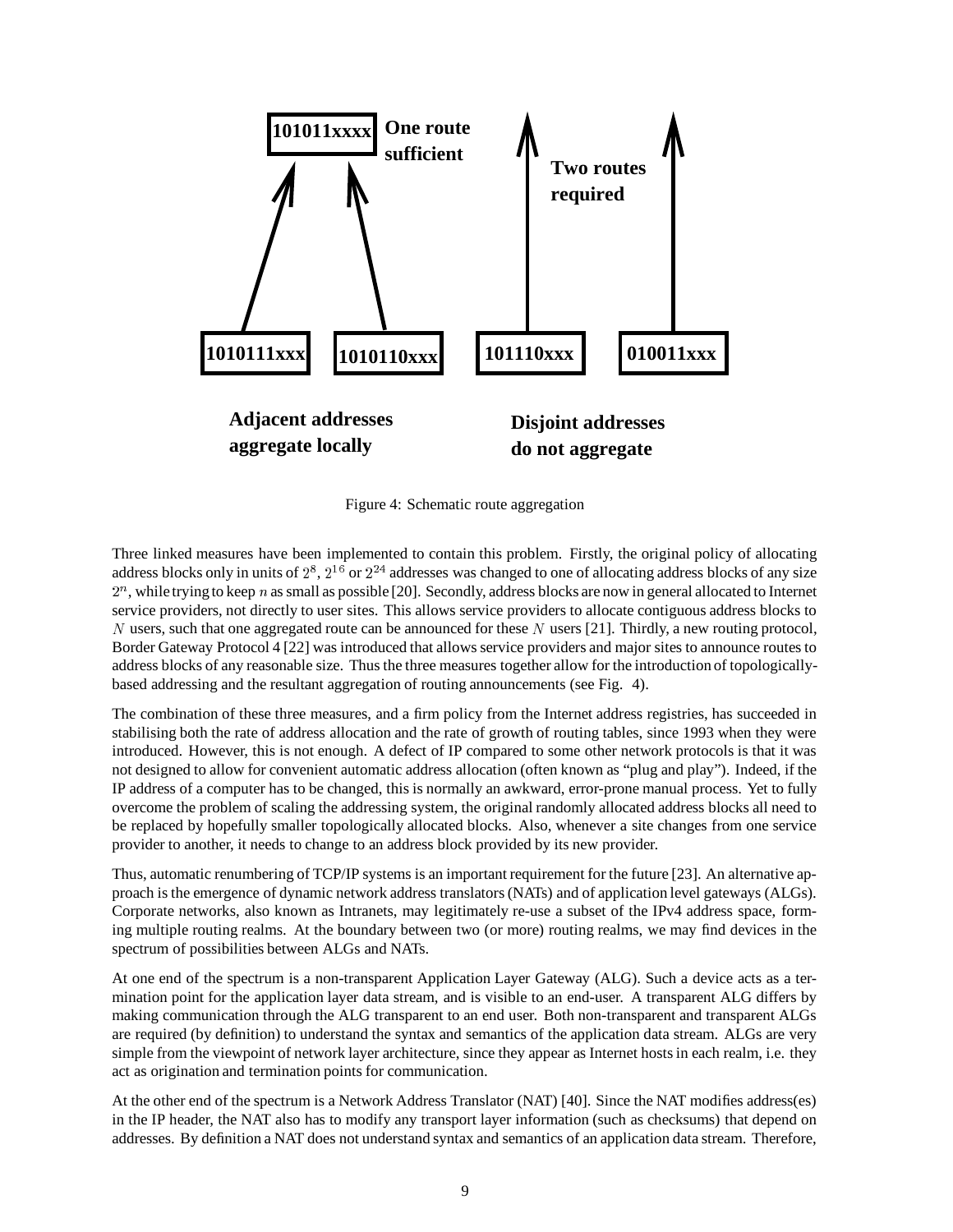a NAT cannot support applications that carry IP addresses at the application layer. Because of encryption, both ALGs and NATs are likely to force a boundary between two distinct IP Security domains, both for authentication and for confidentiality.

## **3.3.2 Replacing the routing and addressing system**

The current version of the IP protocol is officially designated version 4 [24] and its addresses are rigidly limited to a length of 32 bits. Ultimately, this will not be enough. For this and many other reasons, a new version of IP, officially designated version 6, has been defined [25, 26] This expands the address space to 128 bits, adds a flow identifier to the packet header, and makes automatic renumbering a standard feature. Thus it is intended that IPv6 should both overcome the scaling problems of the IPv4 routing and addressing system, and assist the provision of specified quality of service for identified traffic flows.

One of the benefits of introducing a new addressing structure is that the new numbering scheme can allow for a more rational assignment of addresses. Two possible approaches that are popular are provider based addressing, and geographic based addressing. Both rely on hierarchy to achieve reduction of routing table sizes. Essentially, as described above, variable length prefixes are now used to look up a destination and find the output port from a router, using a "longest match" procedure.

Having said this, it is quite possible that there will continue to be large numbers of providers (and of complex policies concerning routes). This means that while local routing tables may often be much smaller in the future than they are now, they may not be in some parts of the network.

Another approach to dealing with routing hierarchies has been to derive the hierarchy from the topology, rather than from the provision or demography. This is done to some extent in two level routing hierarchies such as OSPF [27] and IS-IS [28] provide. However, a generalization of this through the exchange of topological maps is being worked on in the NIMROD working group of the IETF [29].

The same requirement exists for multicast routing - the Internet provides multicast delivery now in many places, but the cost in memory can be considerable. Work on next versions of PIM [37] and Inter-domain multicast routing is addressing these shortcomings.

## **3.3.3 Scaling transport capacity**

Existing Internet applications typically use TCP [39], or perhaps RTP/UDP [38], to communicate. As the network gets larger and faster, these transport protocols are encountering a variety of problems of scale.

TCP adapts to conditions in the network, but does so without any explicit feedback from the network itself, just by monitoring its own perceived end-to-end behaviour. This works reasonably well whilst most TCP connections are relatively long lived. Unfortunately, as the network gets faster, the so called pipesize (bandwidth \*delay product) of a typical path becomes such that it is often possible in principle to send all the data for an entire session before waiting for a single acknowledgement from the far end. In practice, TCP employs congestion avoidance schemes that do not permit this. To this end, three important scaling changes are being put in place in TCP (and its use)

- Window scaling permits the use of large enough windows to exploit high bandwidth delay paths.
- Selective acknowledgement permits a TCP to "keep going" rather than stall in the face of small percentage packet loss.
- Persistent HTTP a client accessing the same server for a sequence of requests continues to use the same TCP connection, rather than closing and opening it (this has been done for some time by TCP based RPC and transaction processing systems, but is only now being introduced in the World-Wide Web).

These all go some way to mitigating the problems of millions of users fetching the same Web pages every day repeatedly from the 170 Gigabytes of HTML files estimated to be in the WWW at the time of writing, using a typical 11 packet exchange on average to do so!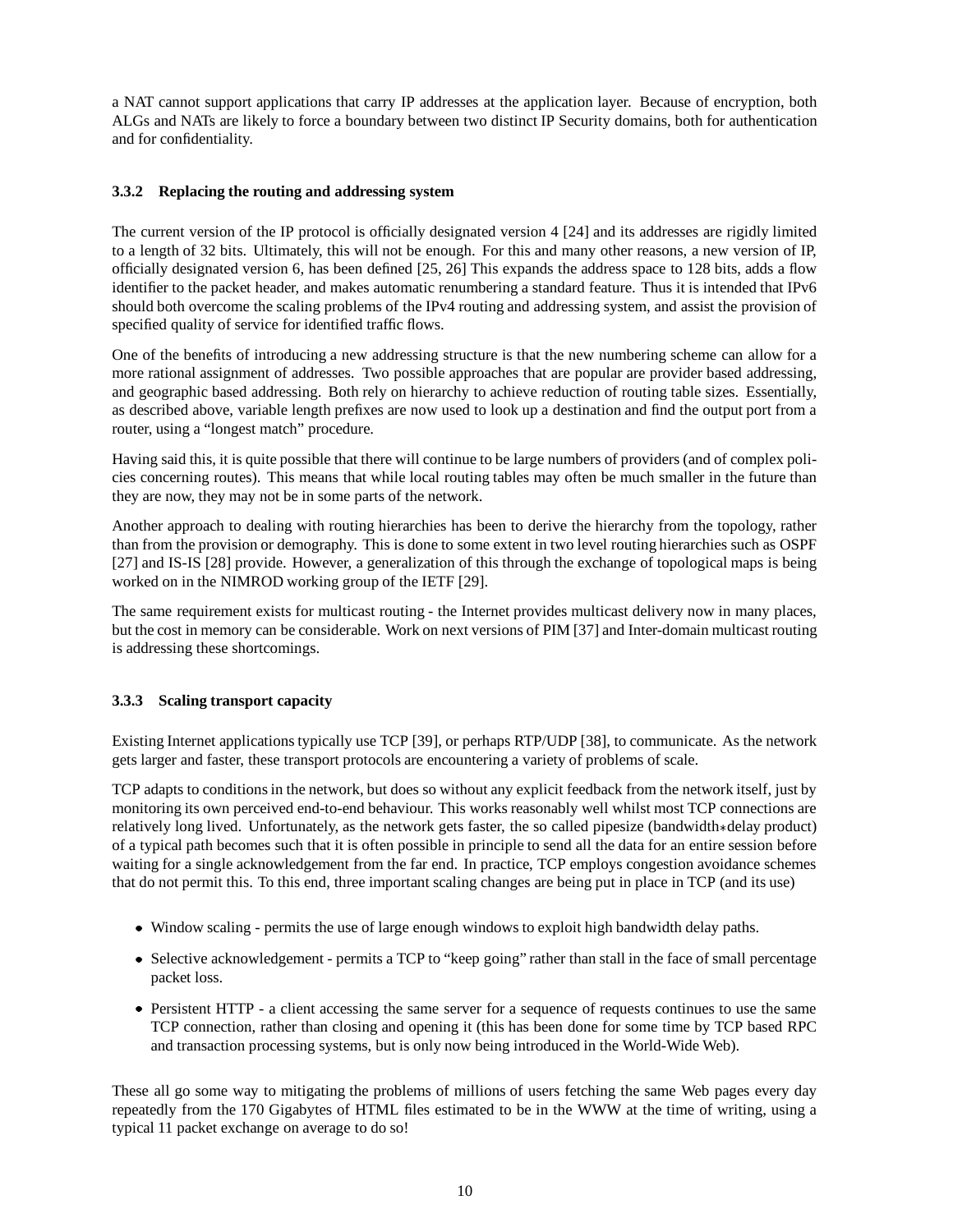Other changes in the pipeline include Transaction TCP, which conveys connection state between different TCP connections from a source to the same sink, and semi-reliable multicast transport protocols, such as the Scalable Reliable Multicast protocol employed by the Mbone whiteboard tool. [42]

TCP achieves a reasonable degree of fairness so long as allsources conform. However, in a mix of traffic containing non-TCP applications that adapt rapidly (e.g. receiver-driven multicast trees) and ones that adapt more slowly (e.g sender-driven adaptive multicast such as in IVS), fairness is impossible to ensure. Nevertheless, the network can give quite a bit of assistance, even without a QoS signalling system. Two approaches are:

- RED Random Early Detection is a low cost, highly effective way to police traffic flows in the network. [30]
- WFQ As discussed in 3.2.2 Weighted Fair Queueing may be used with RED to give different shares to different kinds of traffic. [31]

## **3.3.4 Multicast control**

Multicast applications in the Internet have shown the most promise in terms of scalability. The receiver-initiated expansion and pruning of multicast trees effectively decentralise, and therefore resolve, scaling issues in multicast group management. In the late 1980s, the "killer application" was often seen to be multi-media conferencing; killer, in the sense of destroying the network by overloading it. In practice, the scaling of the Mbone (Multicast backbone) tools has meant quite the reverse. Today, while using around 11 percent of the Internet capacity at most, thousands of simultaneous participants watch a variety of sessions at conferences, supervise remote classes, watch satellite launches and so forth.

Two aspects of multicastscaling are illustratedwell by the control protocolsthat are being standardised. The Session Directory is an application used to create sessions, for which the distributeddirectory itself makes use of multicast to carry out dynamic allocation of multicast addresses for a session, and to avoid clashes with other sessions' address allocations. The Session Directory then uses multicast to inform efficiently any interested party on the Internet of all multicast sessions in existence.

A session invitation protocol can make use of multicast to provide user location independent invitations (user-touser call control protocol). Session control protocols can use multicast to carry out activities such as floor control (selection/suppression of speakers) and speaker activity in multicast conferences, by multicasting such information to all interested participants. This illustrates how the receiver-driven approach that is inherent in Internet multicast allows large new collaborative tools to be built.

# **3.3.5 Operations**

All of the above developments tackle essentially technical aspects of scaling. Additionally, network operators are confronted with the need to scale up and make fully professional network operations that often started as a parttime hobby. Even so, it is still the case that even major Internet service providers depend on a very few brilliant individuals to keep their extremely complex networks running, often only by the installation of the very latest test versions of router software.

# **3.4 Mass Market**

The Internet has now grown to the point where as many as 10% of the population have some form of access to it in certain developed countries. Several technical developments currently under way should open the door to a significantly larger fraction of the population.

Firstly, the "plug and play" aspect of Internet technology will improve. Today, most Internet access providers offer their customers software packages for the popular home computer environments, and the common mechanism for domestic access, PPP, requires little manual configuration. As mentioned above, it is a design goal of IPv6 that configuration should be as automatic as possible, and this is essential for the mass market. In IPv6, there are two options for auto-configuration. In "stateless" auto-configuration [32], a system that is starting up seeks to discover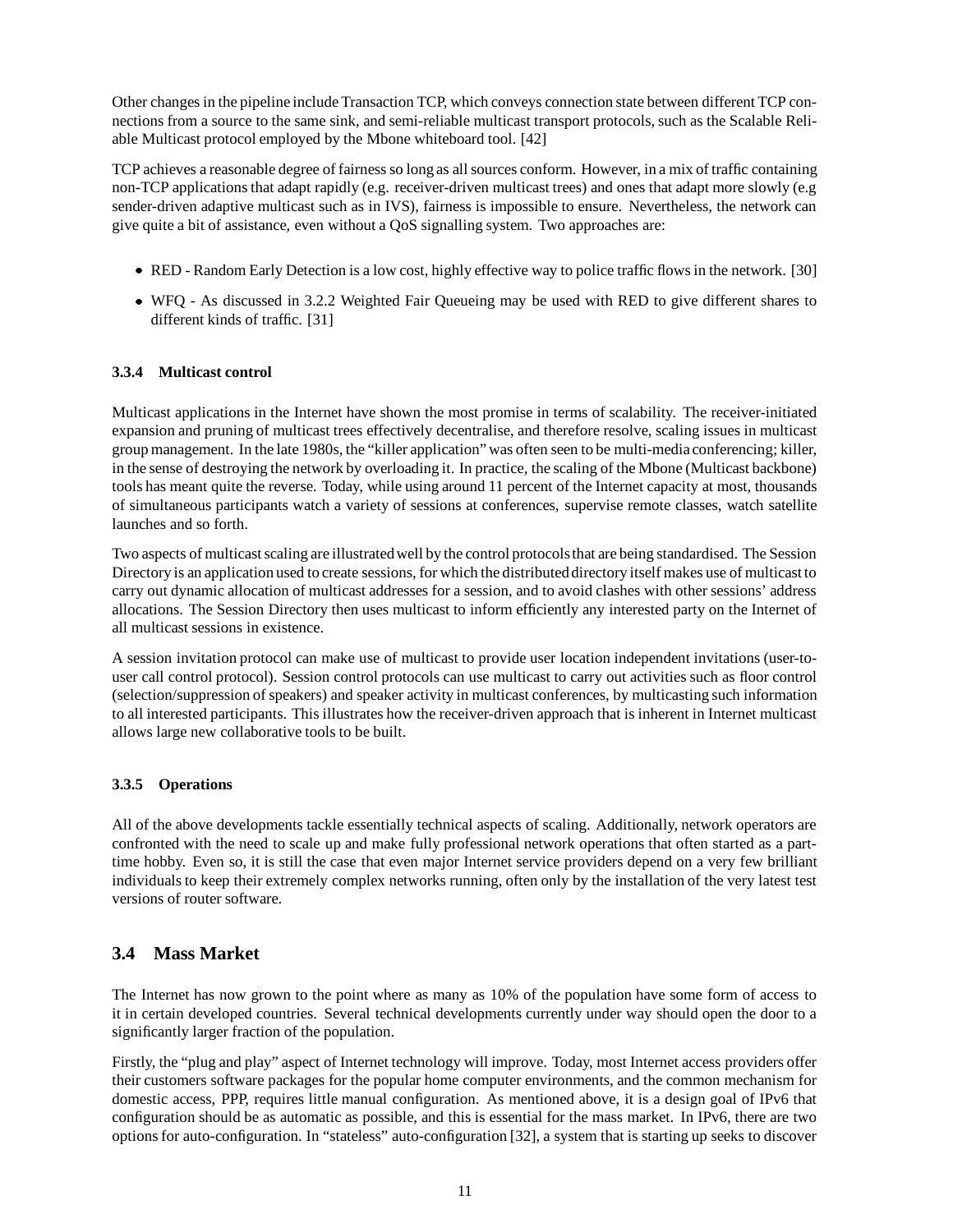a local router which then informs it of the appropriate address prefix. The system then forms a complete 128-bit IPv6 address by concatenating that prefix and its local hardware address (typically a 48-bit Ethernet address). In "stateful" auto-configuration [33], the system subsequently seeks a configuration server that assigns it a definitive address. When IPv6 is fully deployed some years from now, the days of manual network configuration for Internet users will hopefully be over.

Secondly, there is active work on access server protocols. An access server is a device that subscribers dial, typically through a modem or ISDN today, and possibly through ADSL in future. The normal protocol between the subscriber and the server is PPP. However, a user may not always dial his or her "home" access server, for example while travelling with a portable PC. This raises multiple new requirements: authentication of the user (to prevent fraud or dissimulation); confidentiality of communication; remote billing procedures; and how the user's traffic is tunnelled back to the "home" service provider. Work is in progress on standards for all these aspects, although only authentication [34] is at an advanced stage.

Another approach to this problem is Mobile IP [35]. In this model, there is no access server, but the user connects a mobile system to the Internet by any convenient means at any convenient point (by wire or by wireless means as the case may be). The mobile system then seeks an IP "foreign agent", i.e. a nearby router willing to redirect traffic to or from the mobile. The "foreign agent" then identifies its peer at the mobile's home site, naturally known as the "home agent". The two agents collaborate to ensure that traffic addressed to the mobile reaches it, using an encapsulation technique.

It should be noted that these two approaches to the connection of portables have no particular performance limit and are independent of any particular type of hardware connection. In this respect they are superior to the currently available wireless solution, use of PPP over a modem attached to a mobile telephone. This solution is clumsy, slow (normally limited to 9600 baud) and relatively expensive, especially if it involves an inter-continental mobile telephone call.

#### **3.4.1 Mass Market Security Concerns**

Authentication and confidentiality were mentioned above for portable systems, but in fact they are fundamental requirements for the mass market Internet. If the network isto be used for private financial transactions, or any kind of private business, then the sender must be unambiguously authenticated to prevent fraud, and the message must be kept confidential, i.e. encrypted. Furthermore, since anybody who intercepts an Internet message must be assumed to have access to a powerful computer, the cryptographic mechanisms used must be strong ones. Standards for the authentication and encryption of IP packets have been defined [36] and are mandatory in IPv6 implementations. Unfortunately their deployment has been held up by technical difficulties with safe distribution of cryptographic keys, and more seriously by political restraints on the use and export of cryptographic technology - an unfortunate hangover from the Cold War.

# **4 Conclusion**

In this paper we have concentrated on issues concerning the infrastructure of the Internet, up to the network and transport layer. Many new developments are to be expected in the applications built on this infrastructure, as it becomes more widespread, faster, more reliable, and cheaper. At the border between the infrastructure and the applications will lie mechanisms to measure the use of services, especially premium services delivering specified quality of service. Unless simple ways are found of making such measurements and using them to send bills to users are found, Internet service providers will not be able to match the quality of service they offer to the true needs of their customers. It is clear that the customers themselves may not know their needs. Recent promising work on measurement based signaling and admission control points the way to some part of the solution to the problem of getting users to specify their needs by neatly sidestepping it. In general, though, this is an open research topic.

The Internet has always evolved and will continue to evolve. The technology trends noted above suggest that within a few years, the Internet will offer the substrate for a wide range of applications, demanding a stable quality of service from the infrastructure, yet largely independent of the particular transmission mechanisms used. These applications will be limited only by the imagination of their creators.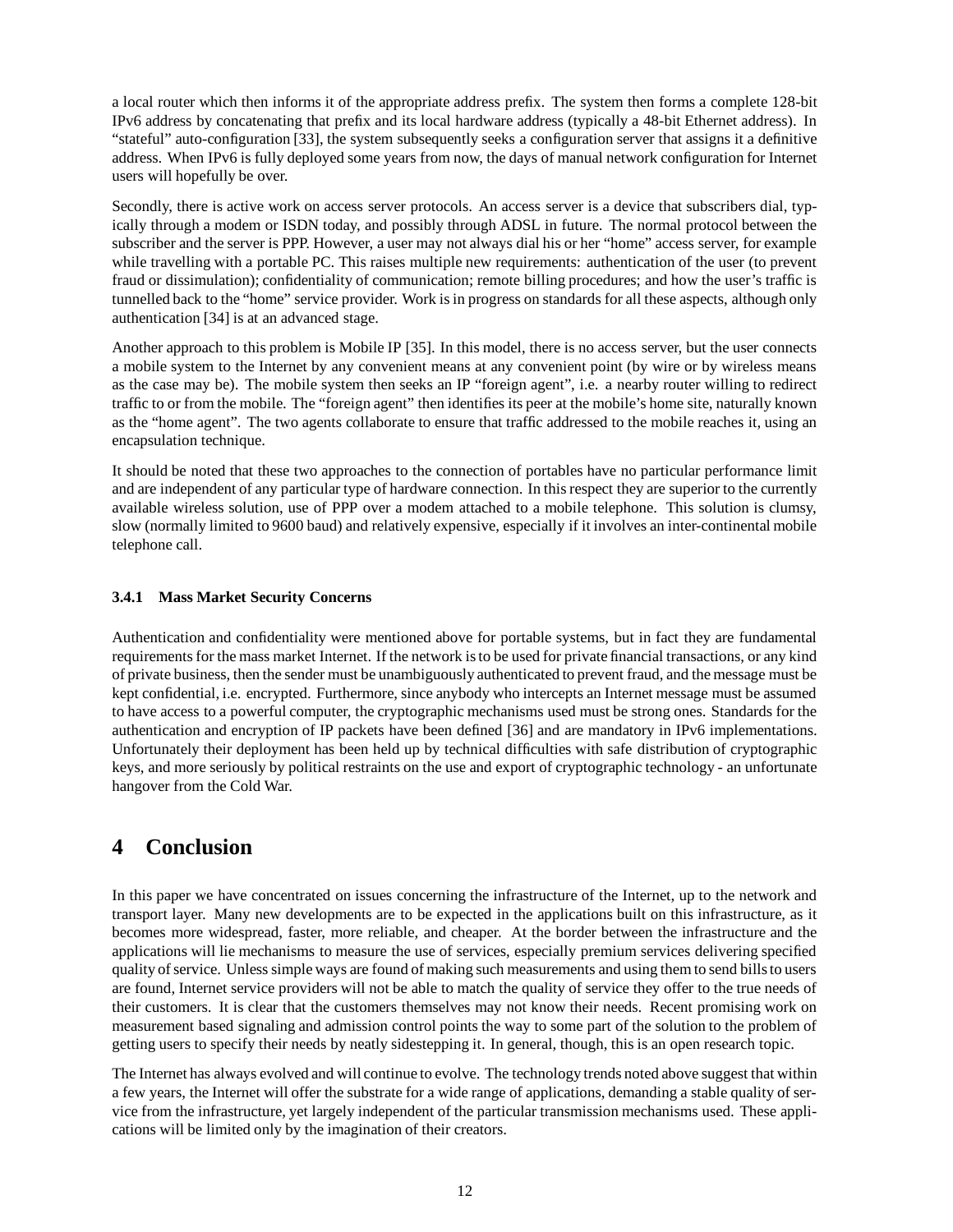# **5 Acknowledgements**

Yakov Rekhter contributed to the text on NATs and ALGs. A few sentences are derived from [1]. Helpful comments were made by David O. Williams and Julian Bunn, and the anonymous referees.

# **6 References**

Note: Internet "Request for Comment" (RFC) documents are available on-line, for example via http://ds.internic.net/ds/dspg1intdoc.html.

[1] B. Carpenter (ed.), Architectural Principles of the Internet, RFC 1958, 1996.

[2] P. Baran, On Distributed Communications Networks, IEEE Trans on Communications Systems, COM-12, 1-9, 1964.

[3] D.D. Clark, The Design Philosophy of the DARPA Internet Protocols, Proc SIGCOMM 88, ACM CCR Vol 18, Number 4, August 1988, pages 106-114 (reprinted in ACM CCR Vol 25, Number 1, January 1995, pages 102-111).

[4] J.H. Saltzer, D.P.Reed, D.D.Clark, End-To-End Arguments in System Design, ACM TOCS, Vol 2, Number 4, November 1984, pp 277-288.

[5] T.J. Berners-Lee, R. Cailliau,J-F. Groff, B. Pollermann, World-Wide Web: the Information Universe, Electronic Networking Vol. 2, 1992, pp. 52-58.

[6]Telecommunications - Network and Customer InstallationInterfaces - Asymmetric DigitalSubscriber Line (ADSL) Metallic Interface, ANSI T1.413-1995

[7] Tutorial: VDSL: Fiber-Copper Access to the Information Highway, ADSL Forum, 1996 (available at http://www.sbexpos.com/sbexpos

[8] Standard Protocol for Cable-TV Based Broadband Communication Network, IEEE Project 802.14, work in progress, 1996.

[9] Gigabit Ethernet, IEEE Project 802.3z, work in progress, 1996.

[10] M. de Prycker, Asynchronous Transfer Mode: Solution for Broadband ISDN, 3rd edition, Prentice Hall Communications, 1995

[11] R. Cole, D. Shur, C. Villamizar, IP over ATM: A Framework Document, RFC 1932, 1996

[12] P. Newman, W. Edwards, R. Hinden, E. Hoffman, F. Liaw, T. G. Minshall, Transmission of Flow Labelled IPv4 on ATM Data Links Ipsilon Version 1.0, RFC 1954, 1996

[13] A. Tantawy, M. Zitterbart, Multiprocessing in High-Performance IP Routers, Protocols for High-Speed Networks, III (Proc. IFIP 6.1/6.4 Workshop) Stockholm, 13-15 May 1992, Elsevier, B. Pehrson, P. Gunningberg, and S. Pink (ed.)

[14] Zhang, L., Braden, R., Estrin, D., Herzog, S., and S.Jamin, Resource ReSerVation Protocol (RSVP), IEEE Network, 1993.

[15] R. Braden, D. Clark, S. Shenker, Integrated Services in the Internet Architecture: an Overview., RFC 1633, 1994

[16] Mark Garrett and Marty Borden, Interoperation of Controlled-Load and Guaranteed-Service with ATM, proceedings of the IETF, Montreal, June 1996.

[17] QoS Routing BOF, proceedings of the IETF, Montreal, June 1996.

[18] Z.Wang, J.Crowcroft, Quality of Service Routing, to appear in JSAC.

[19] P. Gross, P. Almquist, IESG Deliberations on Routing and Addressing, RFC 1380, 1992.

[20] V. Fuller, T. Li, J. Yu, K. Varadhan, Classless Inter-Domain Routing (CIDR): an Address Assignment and